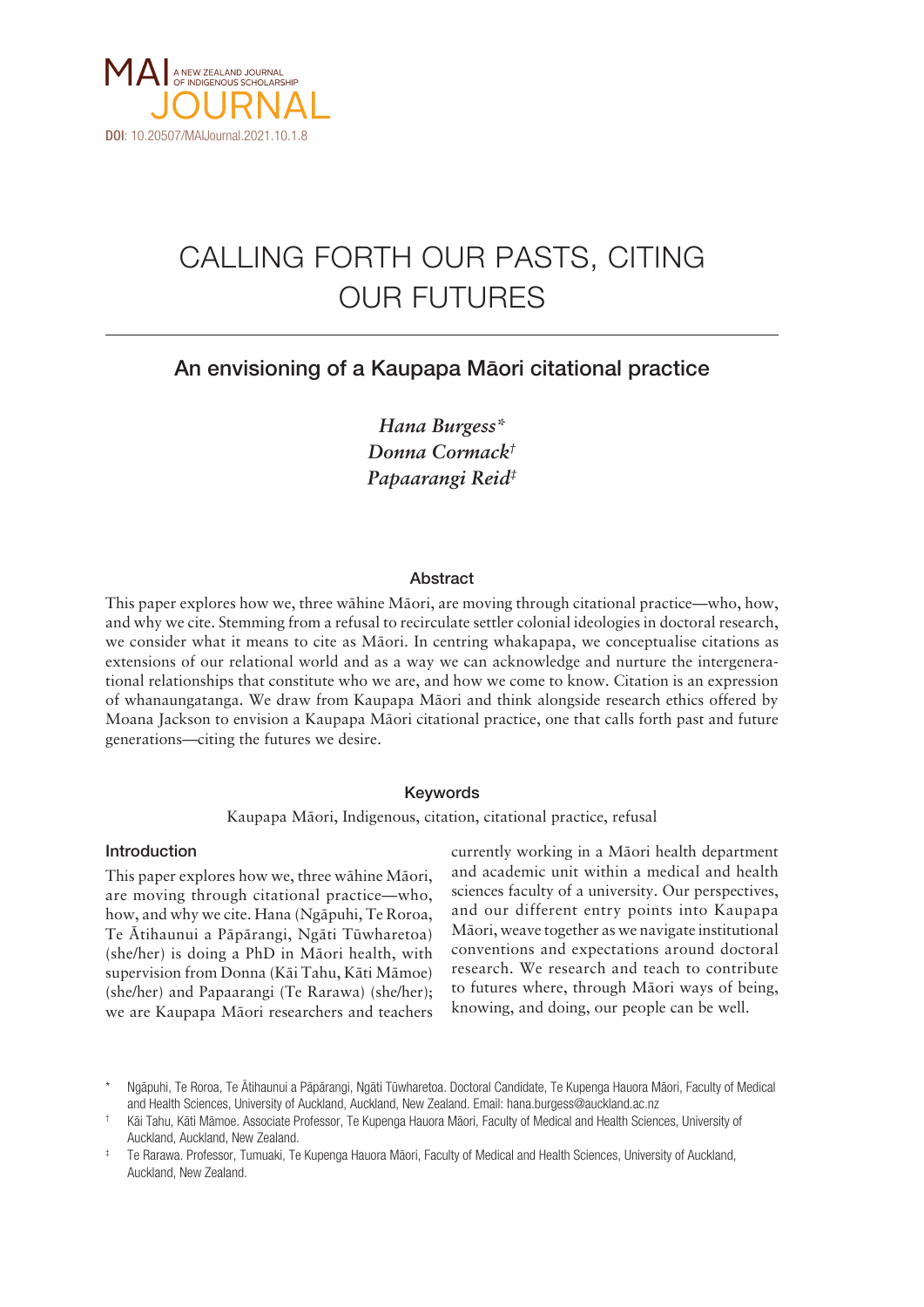Like many others, we have each been engaging in critical discussions around citation for essentially as long as we have been researchers and teachers. We are particularly influenced by the decolonial work of Linda Tuhiwai Smith and Moana Jackson. We are also deeply inspired by the critical discussions around citation happening internationally; namely, the work of Sara Ahmed (2013, 2017), the Cite Black Women campaign founded by Christen A. Smith ([https://www.citeblackwomencollective.](https://www.citeblackwomencollective.org) [org](https://www.citeblackwomencollective.org)), and the ideas of Tao Leigh Goffe ([https://](https://twitter.com/taoleighgoffe) [twitter.com/taoleighgoffe](https://twitter.com/taoleighgoffe)) frequently shared on their Twitter.

This paper has come together through Hana's refusal to cite settler colonial ideologies in her PhD studies, which is expected from a doctoral thesis coming out of Mäori health and currently located in the discipline of public health. This refusal has opened up a space where together we can think critically through citational practice to deeply consider who, how, and why we cite. This means not only considering where our boundaries lie but also envisioning what Kaupapa Mäori citational practice could look like. Such considerations have opened up a wealth of radical possibilities, where we can imagine the futures we desire and cite our way there. Indeed, Graham Hingangaroa Smith and Linda Tuhiwai Smith (2018) posit that "there is a need for all of us to appreciate that what may seem a utopian vision is worth striving for and maybe won through a series of small and incremental gains rather than singular and spectacular actions" (p. 25). This is our small and incremental contribution—each citation, a small and incremental gain.

# Indigenous PhD work in the Westernised academy

Engaging in PhD research in the Westernised academy is to engage in a "community of practice that is focused upon the propagation and promulgation of (settler colonial) knowledge" (Tuck & Yang, 2014, p. 232). It is to be situated within institutions whose values and organising principles are built on, and sustained by, settler colonial ideas around race, class and gender (Jackson, 2019; Pihama, 2019). This is a fraught space for Indigenous researchers. Many Mäori scholars, including Linda Tuhiwai Smith, Graham Hingangaroa Smith, Leonie Pihama and Moana Jackson, have written extensively about how central the academy is in reproducing settler colonialism.

A function of the Westernised academy is to damage and disrupt Indigenous ways of knowing by suppressing generations of sophisticated Indigenous intellectual traditions and associated practices and attempting to replace them with settler colonial ways of knowing (Jackson, 2016; Pihama, 2019). Much like the colonisation of our lands and waters, the colonisation of Indigenous knowledges is sustained and deliberate. Moana Jackson (2016) reminds us that:

Among the many brutal damaging things that colonisation has done to Indigenous peoples, it has been to convince Indigenous peoples that there is indeed only one way of seeing the world, only one system of knowledge. And if there is some belated recognition of an intellectual tradition held and treasured by Indigenous peoples, it has a certain quaint exotic interest, and may provide some worthwhile perspective on the greater dominant colonising knowledge paradigm, but it is somehow not universal. What is deemed universal has of course been European. (12:23)

The academy remains a key site for the maintenance of this myth of "one supreme mono-knowledge system" (Jackson, 2016, 12:18), expressed in the rules and conventions about what counts as knowledge and what practices are considered "academic" (Jackson, 2016). Certain types of knowledge are given authority over others. We can see across the Westernised academy that knowledge hierarchies are largely constructed around, and bolstered by, settler colonial knowledge and practice. Among these constructed hierarches, greater authority is given to human-generated knowledge—knowledge that has been observed, measured, and interpreted by humans. Further, greater authority is attributed to written knowledge, particularly published written knowledge. Within published literature, additional hierarches exist, with more credibility given to more recent knowledge. This not only deprives those of us working in the academy of unpublished literature and the vastness of oral and visual traditions but also deprives us of the wealth of intergenerational knowledge held by our communities and our more than human relations (Kimmerer, 2013).

Moana Jackson (2016) notes that the struggles of Indigenous knowledge in the academy are epitomised in the "literature review" that is an expected part of any doctoral thesis or "major piece of academic work in a university" (29:10):

What they mean by "literature review" is stuff written as literature by white people. Yet in our knowledge system, literature as written is only a recent innovation, but that does not mean that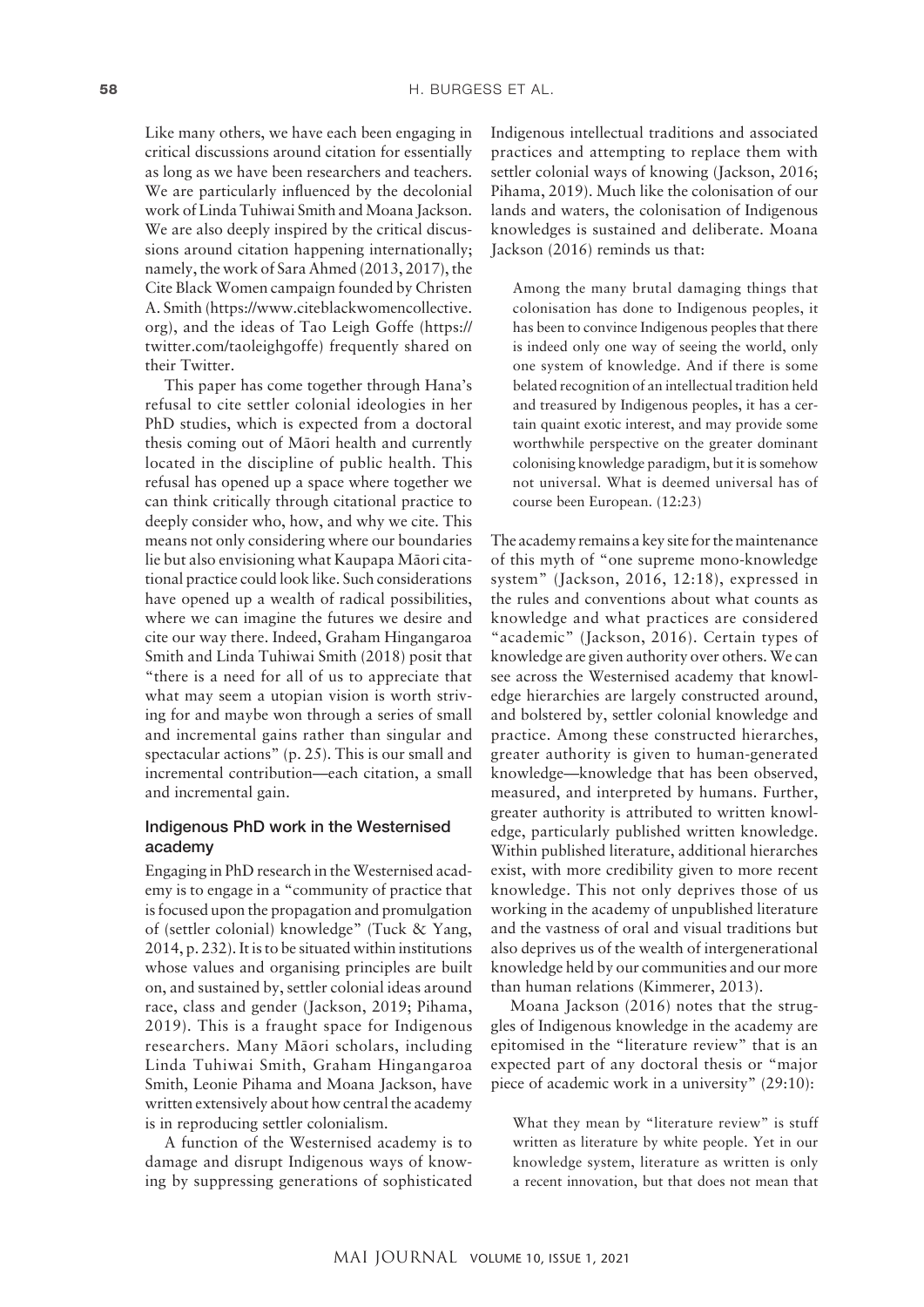literature did not exist—it is there in the poetry, the songs, the history, the traditions of all Indigenous peoples. And yet to try to get a university to accept that way of knowing and seeing the world constitutes a valid literature review, is one of those many issues that Indigenous peoples throughout the Western academy continue to wage. (29:30)

Indigenous peoples have long recognised the potential of the academy and the value of engaging in Indigenous PhD work (L. T. Smith, 2011). In Aotearoa, this potential has been harnessed most notably by Kaupapa Mäori. However, Graham Hingangaroa Smith and Linda Tuhiwai Smith (2018) note the "contradictory" nature of the academy that "has enormous potential to facilitate the positive transformation of Indigenous life and aspirations, equally it can also be a major influence in the continued colonization and oppression of Indigenous Peoples, their knowledge, language, and culture" (p. 3).

Indeed, Kaupapa Mäori has provided us with space in the academy to imagine and enact positive transformation. However, a number of powerful systems, structures, and practices exist to keep us from actualising the potential of Kaupapa Mäori. Graham Hingangaroa Smith and Linda Tuhiwai Smith (2018) write:

The power of the academy lies in its symbolic self-representation of advanced, civilized, and human accomplishment. It is reinforced through its hegemonic role of (re)producing "real"/legitimate knowledge, and in its actual social and cultural relations of dominance embedded in the very systems, structures, and practices of disciplinary-based knowledge cultures and the assembling of these ideas and resources into a unique institutional force. (p. 1079)

Citational practice is one of these "practices of disciplinary-based knowledge cultures" (G. H. Smith & Smith, 2018, p. 1079). The institutional conventions and expectations around citational practice function to keep us within the confines of what counts as knowledge in the Westernised academy, bound to cycles of reflecting and reproducing the academy. Such practices require critical engagement.

#### *Citation in the Westernised academy*

Citation powers the academy. We are taught and constantly reminded to be familiar with the institutional conventions and expectations around citation from the moment we step into the academy.

Sara Ahmed (2013), a critical voice on the politics of citation, states, "I would describe citation as a rather successful reproductive technology, a way of reproducing the world around certain bodies" (para. 3). The "bodies" Sara Ahmed refers to are those of white men (as an institution). Sara Ahmed (2017) further notes in *Living a Feminist Life*, "I might need to add cis, straight and ablebodied to the general body I am evoking" (p. 270). Citations reproduce the many intersectional axes of power—the "isms"—that structure settler colonial society.

Sara Ahmed (2013) states that "citational structures can form what we call disciplines" (para. 4). Within the academy, we are expected to learn, to teach, and to theorise within (and thus reproduce) disciplines built on generations of (settler colonial) ideologies, which Sara Ahmed (2017) refers to as "intellectual genealogies". As doctoral students, in particular, we are required to locate our work within (read: descend from) these academic disciplines—from the ideas of cis, straight, able-bodied white men. For Indigenous doctoral students, this means locating ourselves within settler colonial ideologies that continue to damage and disrupt the knowledge systems of our people. For Hana, a PhD in the discipline of public health at a Westernised university means reproducing ideas settler colonialism has about us, about our health, which are largely racist and deficit (Reid et al., 2019). Linda Tuhiwai Smith speaks critically of disciplines, stating that:

I do not have any particular loyalty to a single discipline. I am intrigued, as my work shows, in how academic disciplines work to discipline language and thought, as well as to institutionalize and legitimate knowledge. Understanding the nature of academic disciplines and their underlying philosophies and methods has helped me deconstruct the power of disciplines to define and represent Indigenous peoples and our ways of knowing and being, and to entrap us in their sense of reality. (Smith et al., 2018, p. 7)

Disciplines discipline. We are taught to abide by the authority of certain types of knowledge and certain knowers. Institutional conventions and expectations around citational practice ensure this. We must cite accordingly. If we do not, our credibility is questioned (Ahmed, 2013). These norms serve as a constant reminder of who the academy can imagine as a credible knower—they let us know our place; they pull us back into line.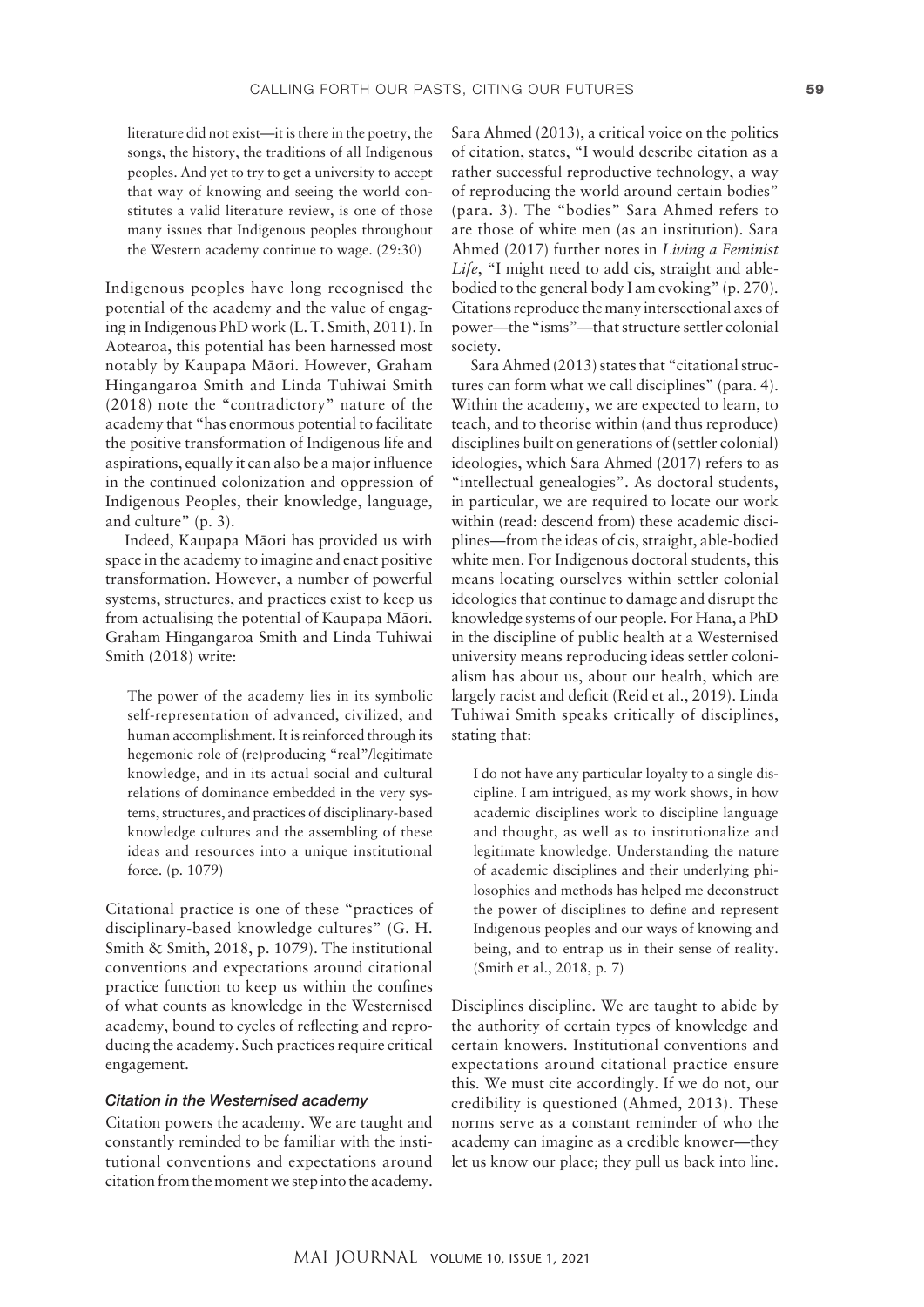#### Refusal: A sovereign stance

We refuse to be disciplined. We refuse to participate in current institutional conventions and expectations of citational practice. We refuse to write, and supervise, a doctoral thesis that reproduces the world around the bodies of cis, straight, and able-bodied white men. We refuse to recirculate the colonising, deficit research that saturates public health discourse.

The notion of "refusal" has been theorised by Kahnawà:ke scholar Audra Simpson (2007, 2017). Audra Simpson (2017) writes:

[Refusal] emerged in my own writing and through observation of Kahnawà:ke action but also through the words of people. I would hear, "enough is enough", "it's not us it's them", and—in a commentary on the international border—"the white man put that there, not us". The people of Kahnawà:ke used every opportunity to remind each other, and especially non-native people, that this is our land, that there are other political orders and possibilities. (p. 21)

Indeed, Mäori have been theorising refusal for generations. We are experts at refusal, at placing limits on the conquest and colonisation of our lands, waters, bodies, knowledge—all that makes us who we are. Perhaps one of the most notable articulations of refusal of recent generations is the phrase "not one more acre of Mäori land" (Gibson et al., 2019). *Not one more acre* emerged through the 1975 Land March, which, beginning in the far north of Aotearoa, set out to stop the further colonisation of Mäori land. This march was led by Te Whaea o te Motu, Whina Cooper, a wahine Mäori with whakapapa to Te Rarawa (Gibson et al., 2019). This march strengthened the platform for the many acts of refusal that would follow.

*Not one more acre* reverberates through generations, to the more recent reclamation of Ihumätao. The proposed eviction of kaitiaki in July 2019 brought together generations of resistance. Tayi Tibble (2019) fittingly writes, "Everyone was there, e hoa". It was on the frontline of Ihumätao that I, Hana, began to deeply theorise through refusal in my PhD. Specifically, it was through a conversation with my friends Haylee Koroi (Te Rarawa, Te Pöpoto, Ngäpuhi) and Ata Siulua (Lofanga and Ha'ateiho, Tonga) as we held space together in front of police on the frontline, around a fire under the stars, deeply theorising about Indigenous politics, the non-linear nature of time, and the intimate relationships between ngä atua. This was happening all across the whenua—pockets of theorising,

ideas amassing around fires. Walking across the whenua, you could catch snippets of these conversations, like coming in and out of birdsong as you walk through the ngähere. Choruses of theorising.

Immersed in the reverberations of *not one more acre*, I began to see parallels between what was happening to the whenua and what was happening to my PhD as I was expected to fit myself into the intellectual genealogies of white men. Questions began to arise around how I would cite my ideas in a way that honestly reflected the theoretical formations of my PhD. How would I cite my friends? How would I cite the whenua? The fire? How would I cite my tüpuna? It became more and more explicit that institutional conventions and expectations around citational practice would not allow me to be myself. I refused to reduce myself to fit in to the intellectual genealogies of white men. I decided to take a sovereign stance.

Eve Tuck and K. Wayne Yang (2014) describe refusal as "attempts to place limits on conquest and the colonisation of knowledge by marking what is off limits, what is not up for grabs or discussion, what is sacred, and what can't be known" (p. 225). In considering our limits to who, how and why we cite, we must deeply consider how we relate to the academy. Here, drawing on Simpson (2007), Eve Tuck and K. Wayne Yang (2014) note that refusal is "theoretically generative" (p. 239), it is "a redirection to ideas otherwise unacknowledged or questioned" (p. 239). Refusal is an opening, an expansion, space to use our imagination. Refusal is liberatory. It "connects our conversation back to our desires, as a counter logic to settler colonial knowledge" (Tuck & Yang, 2014, p. 242). Drawing from Eve Tuck's (2010) theorising around desire, Eve Tuck and K. Wayne Yang (2014) write that "by refusing the teleos of colonial future, desire expands possible futures" (p. 243). The possibilities of who, how and why we cite open up. In centring our desires, refusal is "a 'no' and a 'yes'" (Tuck & Yang, 2014, p. 234). We are saying yes to being Mäori, to contributing to futures where our mokopuna can be well. To think through what this can look like in citation, we must begin to think through how we relate to the world, our whakapapa. Like whakapapa, the possibilities for theory become expansive.

# Whakapapa: The foundations of our knowledge

Mäori ways of being, knowing, and doing are founded in whakapapa. Perpetually rooted in creation, generations layer upon each other, creating a reality of intergenerational relationships (Mikaere,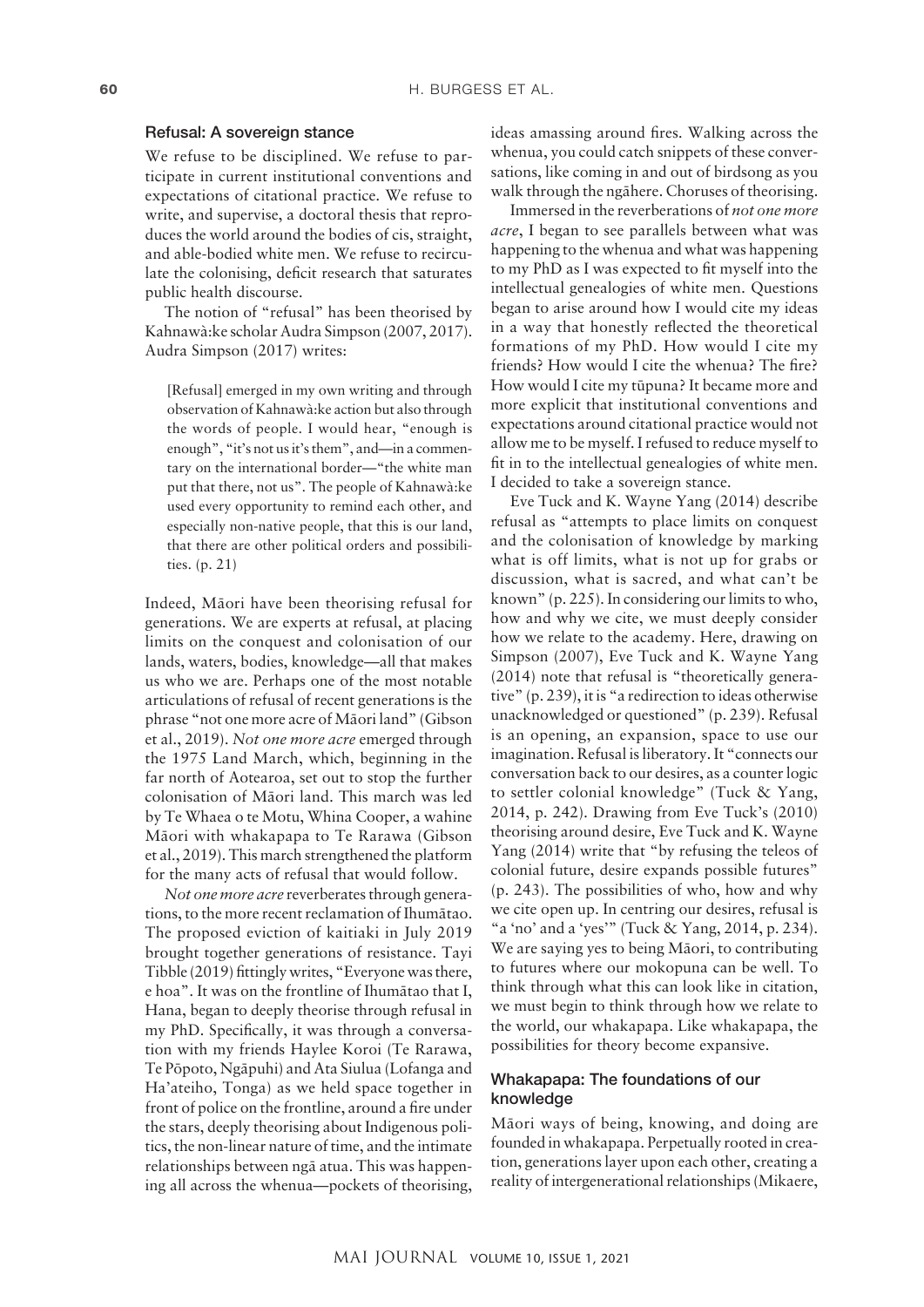2017). In knowing something's whakapapa, the layers that make it up, you can come to know how it came to be, how it relates to the rest of existence, and how it will come to exist in the future. Everything in existence is infinitely and complexly in relation all the time, existing in a state of whanaungatanga (Burgess & Painting, 2020). Moana Jackson (2015) states:

For our notion of time is whakapapa based, and like whakapapa it has its own sense of never-ending beginnings in which time turns back on itself in order to bring the past into the present and then into the future. Above all it is a notion of time which recognises the interconnectedness of all things. (p. 59)

As Mäori, our existence is expansive, layered through whänau, hapü, and iwi intergenerationally (Mikaere, 2017). We are points where our past and future generations meet, points at which past generations reflect into and through to future generations (and vice versa)—points of intergenerational dialogue. As meeting points between generations, we have the ability to shape how reflections of the past refract through us into the future. In doing so, we can shape the future. Through whakapapa, we have a responsibility to shape the future well, to nurture and enhance these intergenerational relationships (Burgess & Painting, 2020). This is the foundation of our knowledge systems—mätauranga Mäori (Royal, 2009).

Like whakapapa, mätauranga Mäori is not linear; it is relational and reiterative (Roberts, 2013). Knowledge emerges through intimate and dynamic relationships with the world around us, transcending physical time and space. Here, knowledge has a greater sense of collectivity. When we share knowledge through any medium, we do so as a part of a whakapapa. Here, texts (which we understand as the communication of knowledge, thoughts, and ideas) are an extension of the communities and environments from which knowledge emerges. This runs into notions of objectivity. However, in a relational world, objectivity (which can be understood as having no relation) is a fallacy. Moana Jackson (2016) has noted that as Mäori, "to be objective is actually to divorce yourself from those to whom you belong, it is to divorce yourself from the land which has shaped you" (49:57).

Through whakapapa, we are in relation with past and future generations all the time. We are at once tüpuna and mokopuna. Our bodies, places of intergenerational dialogue. This too is true for our

bodies of work. As Kaupapa Mäori researchers and teachers, we are in relation with those who have shaped our knowledge, those who we do our work for, and those who will engage with our work in the future. With this world view, citation can be conceptualised as a way of acknowledging and nurturing these relationships—an expression of whanaungatanga.

#### Citation: An expression of whanaungatanga

Through whakapapa, citation becomes a process of acknowledging the relationships through which knowledge emerges. It is acknowledging that our knowledge is not ours alone but is occurring as a part of a whakapapa. To "cite" is to call forth. In citing, we are calling forth past and future generations. This is familiar across many of our practices as Mäori, such as in our karakia, karanga, whaikörero, and waiata. When we stand up and introduce ourselves, say our pepeha, we are calling forth our human and more than human relations.

As discussed, the foundations of Mäori knowledge are to support and enhance intergenerational relationships (Royal, 2009). This too is the goal of citation. Being in good relation is rightly acknowledging from whom and where you are shaped. Here, our citations become a way in which we locate ourselves and can thus speak to our positionality. Tao Leigh Goffe (2020) wonderfully states, "All writing is relational. Citations illuminate the web of thought in which we locate ourselves." Citation is an expression of whanaungatanga. The negotiation of whanaungatanga is guided by tikanga, which can be understood as "a relational law based on an ethic of restoration that seeks balance in all relationships" (Jackson, 2020, p. 140). Tikanga has been theorised in the academy through Kaupapa Mäori. It is from this space that we can begin to theorise through citational practice.

# Envisioning a Kaupapa Mäori citational practice

"Kaupapa Mäori is a practice, a way of thinking about everything we do in research" (L. T. Smith, 2011, p. 12). Arising from the Kura Kaupapa Mäori movement in the 1970s, and embedded in tikanga Mäori, Kaupapa Mäori provides a space for us to be Mäori in the academy (Pihama, 2010), a space for Mäori ways of being, knowing, and doing to be drawn from and nurtured. Kaupapa Mäori is transformational. Graham Hingangaroa Smith and Linda Tuhiwai Smith (2018) argue that: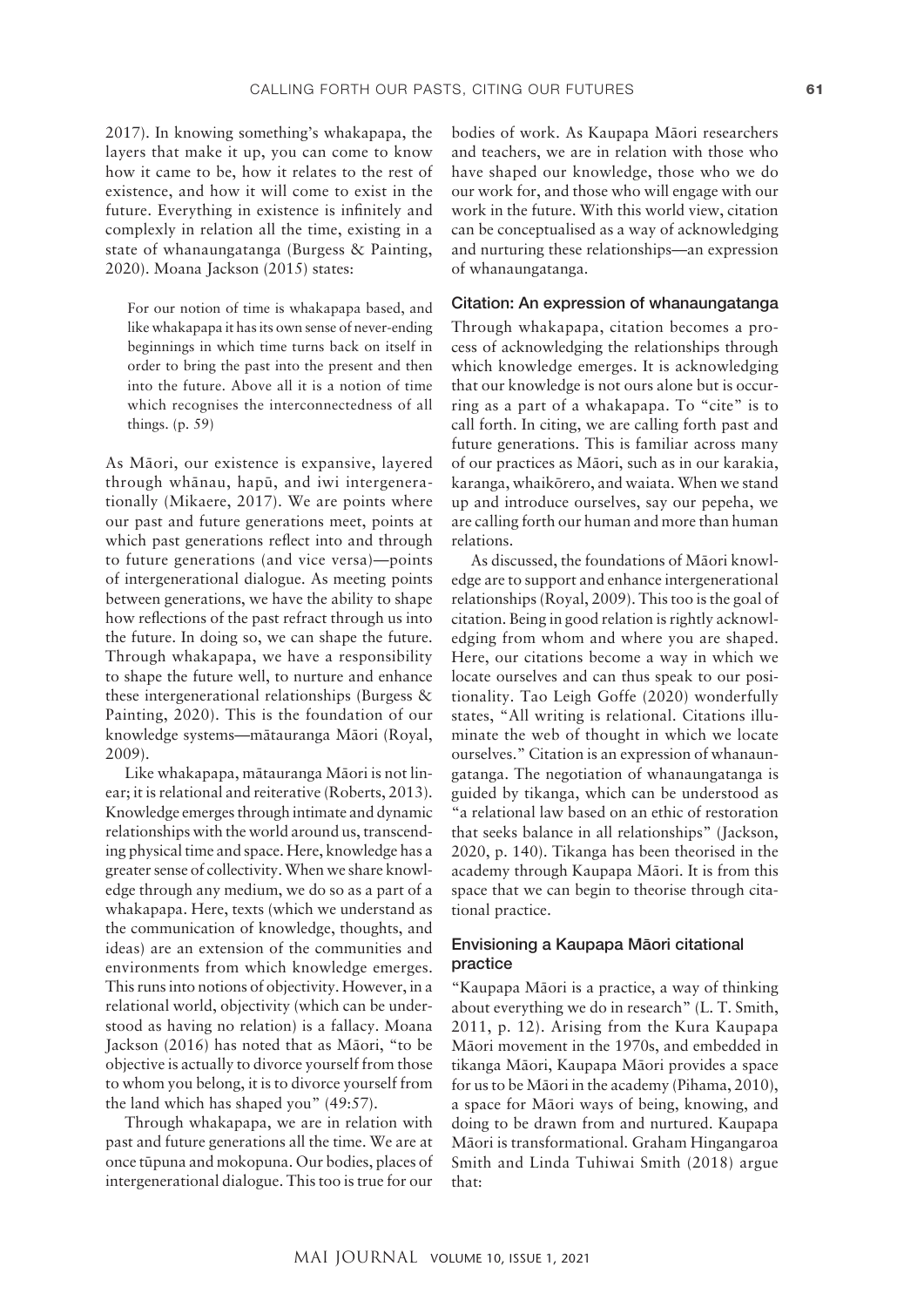Kaupapa Mäori has not just critically and more accurately problematized the Academy from an Indigenous Mäori perspective, but that it has also enabled the development of innovative and positive strategies to make space within institutions and across education systems and in turn to enable transforming outcomes that reflect Indigenous aspirations. (p. 1078)

Importantly, Kaupapa Mäori "transcends most institutional disciplines of knowledge" (L. T. Smith, 2011, p.11). We are not bound by disciplines; we are liberated by being opened up to Mäori ways of thinking about the world, we are liberated by the knowledge of our tüpuna and the futures we envision for our mokopuna.

Envisioning is one of the "twenty-five Indigenous projects" outlined by Linda Tuhiwai Smith (2012) in *Decolonizing Methodologies* that constitute a broad Indigenous research programme. It is a strategy that asks us to imagine the futures we want, and to rise above our present-day realities to actualise these. Envisioning asks us to "dream a new dream, and set a new vision" (L. T. Smith, 2012, p. 153).

In order to envision a Kaupapa Mäori citational practice, we have chosen to think alongside the ethics of Indigenous research offered by Moana Jackson, who, like Linda Tuhiwai Smith, has been a hugely influential figure in our respective journeys. Moana Jackson offers the ethics of prior thought, moral choice, imagination, change, time, power, courage, honesty, modesty, and celebration. These ethics were presented by Moana Jackson in keynote presentations at the He Manawa Whenua: Indigenous Research Conference 2013 in Hamilton, Aotearoa, and at the Lowitja Institute International Indigenous Health and Wellbeing Conference 2016 in Melbourne, Australia.

Moana Jackson (2015) offers these ethics "not as definitive or programmatic list of definitive ethics, but rather as something which I think as Mäori and as Indigenous Peoples we might like to bear in mind whenever we begin to question ourselves or others or the lives we would like to live" (p. 61). In turn, we do not intend to prescribe a specific Kaupapa Mäori citational practice, but rather to present each ethic as a provocation, an invitation for one to deeply consider what citation means to them. In the following sections, signified by our interpretation of the ethic for citational practice, we introduce each ethic offered by Moana Jackson, and then we envision how it can guide who, how, and why we cite.

#### *Cite prior thought*

The ethic of prior thought is the idea that to make sense of the world around us, we must draw from the deep and insightful knowledge of the generations before us, which has been (and continues to be) developed, reviewed, refined, and expanded upon over generations (Jackson, 2015, 2016). To cite prior thought is to engage with mätauranga Mäori as both an epistemology and a body of knowledge (Royal, 2009). Moana Jackson (2015) states:

I often hope, for example, that we might transform the structural requirements of say a PhD thesis by including in the literature review the literature of our old people, the stories in the land, the waiata, the möteatea and so on. Why should it only include often the ramblings of dead white men? (p. 63)

To cite prior thought is to locate ourselves within the rich intellectual genealogies of Mäori and let these form the foundations of our research. Such genealogies are as expansive as our whakapapa, extending from the land—the environment that makes us who we are. Importantly, prior thought is not only written by our ancestors, as written language is a newer technology (Jackson, 2016). Prior thought is carved in our whare, heard in our waiata, and etched into our skin. Prior thought is our püräkau. It is told by the land, by the stars, by the moon, and by the tides. As Kaupapa Mäori researchers, we can expand our notion of text to encompass the knowledge communicated in Te Ao Märama. We can let our citations reflect the depth and richness of our worlds, and shape the way we envision and move into our futures. Audre Lorde (2017), in her essay *Poetry Is Not a Luxury*, writes:

Sometimes we drug ourselves with dreams of new ideas. The head will save us. The brain alone will set us free. But there are no new ideas still waiting in the wings to save us as women, as human. There are only old and forgotten ones, new combinations, extrapolations and recognitions from within ourselves—along with the renewed courage to try them out.  $(p. 10)$ 

Citing prior thought also means citing those who are engaging with new combinations and extrapolations of mätauranga Mäori. It calls on us to cite the work of young researchers. Connection to prior thought is building relationships with previous generations and, in doing so, allowing them to reflect further into the future. We can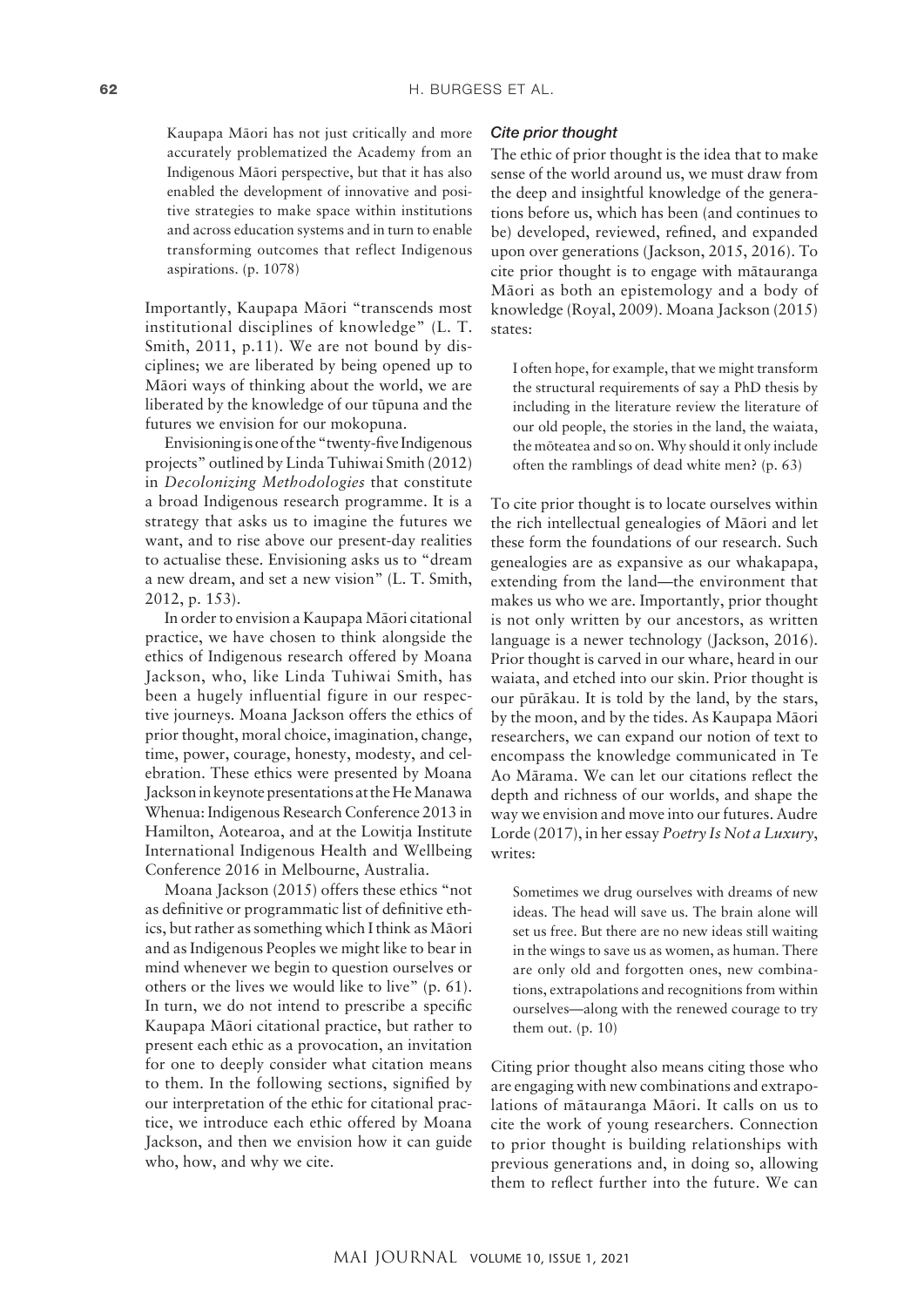think alongside our tüpuna and call them forth into our futures.

#### *Cite in a way that is tika*

Moana Jackson (2015) notes that when we delve into the prior thought of our people, we come to see that before they asked and sought answers to questions, they asked "will this be right, will this be tika, will this be moral?" (p. 61). Tikanga—seeking balance in relationships—is fundamental to all we do as Mäori; thus, it should be fundamental to all that we do in research. The ethic of moral choice brings to the forefront the relational accountabilities and consequences that are involved in research.

To cite in a way that is tika means considering the relational accountabilities and consequences of our citational practice. It means nurturing relationships as we cite, and to restore or "whaka-tika" relationships that are damaged (Jackson, 2020, p. 140). Our citations must bring balance. What are the accountabilities and consequences involved with calling forth certain authors and ideologies into our work? Of reproducing certain knowledge systems? What futures are we shaping? We ask ourselves, would we invite them and their ideologies into our home? Would we introduce them to our mokopuna? This may cause discomfort in some disciplines, yet this discomfort is important to sit with and to move through. If we have to cite those that further damage and disrupt whanaungatanga, is this the space we want to be in? How can we change this?

The ethic of prior thought helps us to make a moral decision; it can help us set limits and make sense of our accountabilities as researchers. Importantly, like whanaungatanga, what is tika is fluid and contextual. In turn, it will look different for everyone and will shift over time, thus requiring constant critical engagement.

# *Cite imaginatively*

The ethic of imagination encourages us to use our imagination as we make sense of the world, as we ask questions and go about seeking answers. Moana Jackson (2015) acknowledges that "poetic imagination" is often what it takes to reach our aspirations as Kaupapa Mäori teachers and researchers (p. 62). This is especially true as we are thinking about our relationships with our tüpuna and mokopuna. Imagination is how we can expand our relational worlds and see beyond realities imposed by settler colonialism. Imagination has long been an important practice of Indigenous peoples (Jackson, 2016, 2019; Smith, 2012). Future imagining is a creative process that further pushes back against notions of objectivity (Jackson, 2016). Linda Tuhiwai Smith (2012) writes that "imagination enables people to rise above their own circumstances, to dream new visions, and to hold on to old ones" (p. 160).

To cite imaginatively means to imagine the futures we want for our mokopuna and cite our way there. To cite imaginatively is to cite creatively. It means imagining beyond institutional ideas of who, how and why we cite. We can imagine possibilities outside of citation styles we are disciplined by in the academy, which constrain our imagination. We can imagine citation styles that reflect the expansiveness of how we come to know.

# *Cite to transform*

The ethic of change is the commitment to transformation. Since the beginnings of Kaupapa Mäori in Mäori movements, the necessity for our research to support meaningful transformation has remained a clear goal (Pihama, 2010; G. H. Smith & Smith, 2018; L. T. Smith, 2012). Our research should disrupt the (settler colonial) status quo, and certainly not reproduce it. Moana Jackson (2015) suggests that research that does not seek to transform is not ethical. Similarly, it has been questioned whether research that is not transformative can claim to be Kaupapa Mäori (G. H. Smith & Smith, 2018). Here, transformation is not only about the outcomes of research but also about the processes and practices that constitute the acts of research (Pihama, 2010; G. H. Smith & Smith, 2018).

Citation is a powerful reproductive force (Ahmed, 2013), and thus, with critical intent, can be a powerful force for transformation. We can stop reproducing the world around the bodies of white men. We can transform the foundations of our work—by locating ourselves in prior thought and by bringing whakapapa and whanaungatanga to the forefront of our research processes and practices. It is in these transformational processes, seemingly small and incremental, that we shape our futures.

#### *Cite into our pasts and futures*

The ethic of time calls on us to align with whakapapa-based time—to be in relation with our pasts and futures. Whakapapa-based time is non-linear and never-ending (Jackson, 2015). As points where past and future generations meet, we exist as though our tüpuna and mokopuna are here with us. By being in relation with them, we can see through time (Burgess & Painting, 2020). The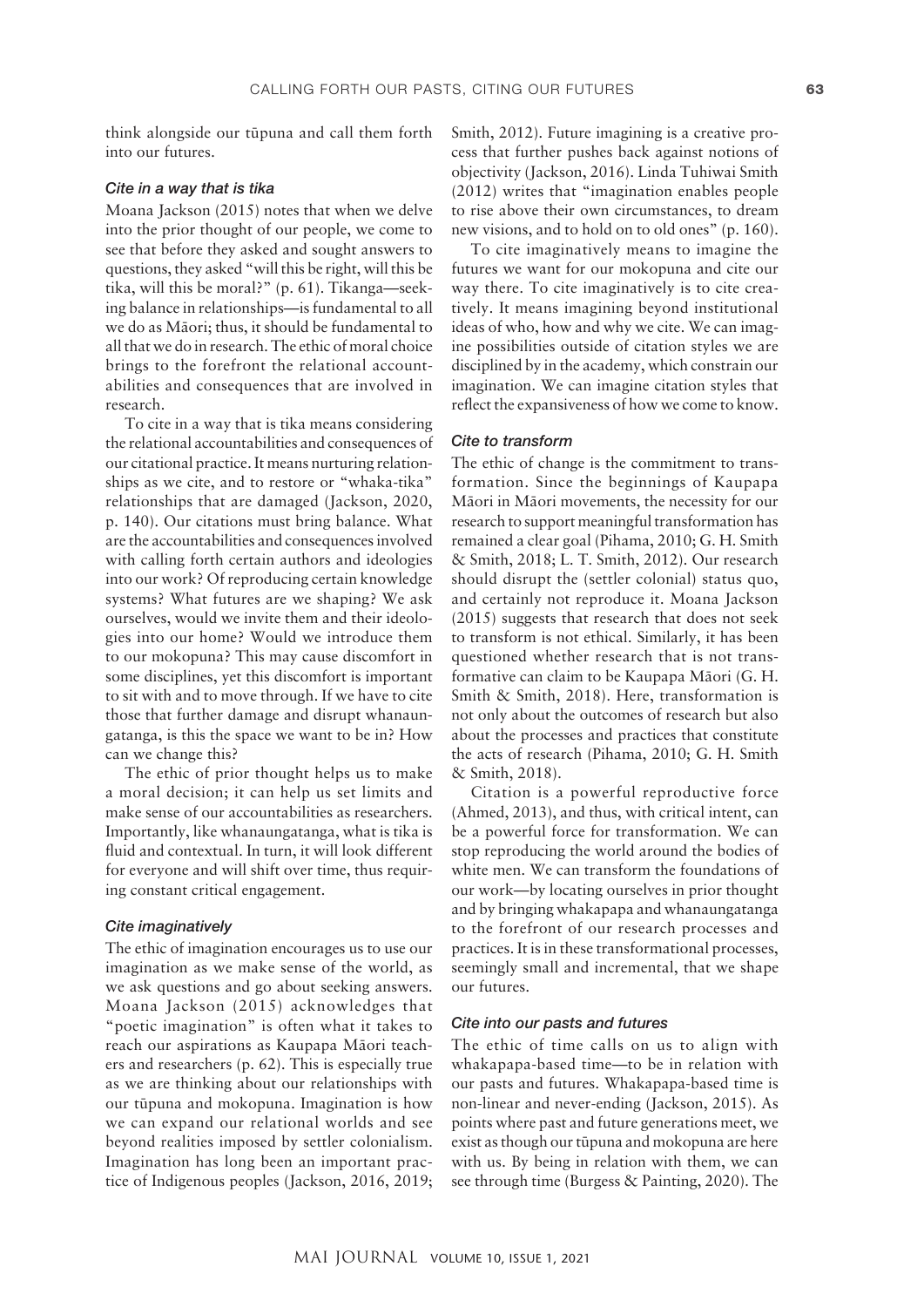ethic of time calls us to move away from Western concepts of time, where the present is the pinnacle of existence, thus the source of the most *relevant* or *up-to-date* knowledge. We must reach into the prior thought of our tüpuna and look with them into the future.

In turn, we locate ourselves, and our citational practice, as being a part of a whakapapa, intimately connected to our pasts and futures. Like our bodies, our bodies of work are points where the past and future meet. Citational practice is concerned not only with citing work that has come before us but also acknowledging that, as we cite, we are citing the future. This is closely linked to citing imaginatively. Citing into our pasts allows us to see through settler colonialism and its imposed realities. In turn, we can see, and cite, into futures where we are free from colonial constraints. In being in relation with our mokopuna, we bring forward ideas and texts that align with our imagined futures, laying down a whakapapa for future generations to be immersed in and to continue. Our citation lists should read as the futures we are envisioning.

#### *Cite to restore balance*

Knowledge is power (Jackson, 2015; Pihama, 2010; L. T. Smith, 2012). The ethic of power acknowledges that research is concerned with the generation of knowledge; thus, research is "never divorced" from power, and research "which does not acknowledge that power … is dangerous for Indigenous peoples" (Jackson, 2016, 45:19). This aligns with the critical element of Kaupapa Mäori research (G. H. Smith & Smith, 2018) and the importance of having a critical understanding of settler colonialism and the ways it continues to throw our relational ways of being, knowing and doing off balance.

As with the Westernised academy, institutional conventions and expectations around citational practice exist to maintain and further entrench these imbalances brought about by settler colonialism. In turn, our citations must restore balance. Who, how, and why we cite must heal damaged and disrupted relationships, and certainly not re-entrench such imbalances. Through Kaupapa Mäori we can harness the power of citations. We can give power to, we can whakamana, Indigenous knowledge and, in doing so, restore balance to our worlds and our work that emerges. Moana Jackson (2020) notes that only through aroha and respect can balance be maintained. Here, citing can become an act of love.

#### *Cite courageously*

Kaupapa Mäori research takes courage. It takes courage to do research that seeks to transform the status quo. Especially as we are constantly reminded of, and disciplined by, powerful systems and practices of settler colonialism. Moana Jackson (2015) discusses that it may take courage in the research topic itself as well as the practices that we adopt. However, he encouragingly notes that "courage is simply the breath you take before a new beginning" (Jackson, 2020, p. 150). Indeed, Kaupapa Mäori has its origins in courage—the courage it took to set up Kura Kaupapa Mäori and to begin to carve out theoretical space for us to do research as Mäori. It takes courage to assert tino rangatiratanga in the face of settler colonialism. But our people have always been courageous (Jackson, 2019).

A Kaupapa Mäori citational practice will take courage. We must cite courageously. Importantly, I, Hana, can be a courageous doctoral student because I draw from the courage of my tuäkana. I draw on the courage of Papaarangi and Donna, and of Kaupapa Mäori theorists who have so powerfully carved out the theoretical space in which I do my PhD. I draw on the courage of my tüpuna, of my whänau. I do not find courage in isolation; I build on courage that already exists. I am courageous so the next generation can do the same. The academy may be powerful, but this power is little compared with the power of our intergenerational relationships.

#### *Cite honestly*

Moana Jackson (2015) states that research requires us to be deeply honest. We must be honest with ourselves as we make sense of the world and engage with knowledge, about how and why we relate to the academy. Honest about our intentions, who we are researching for, and why, what our kaupapa is. This is critical if we are to be in good relation, be tika, in our research and restore balance.

We must not recirculate colonial lies. Systems and processes of settler colonialism are justified by what Moana Jackson (2019) terms "mythtakes"— "falsehoods" and "rewritten histories", which are fundamentally untrue (p. 1). Eve Tuck and K.Wayne Yang (2014) note that numerous scholars have outlined how "many social science disciplines emerged from the need to provide justifications for social hierarchies undergirded by white supremacy and manifest destiny" (p. 228). Read: many social science disciplines emerged from colonial lies. In reproducing disciplines, institutional conventions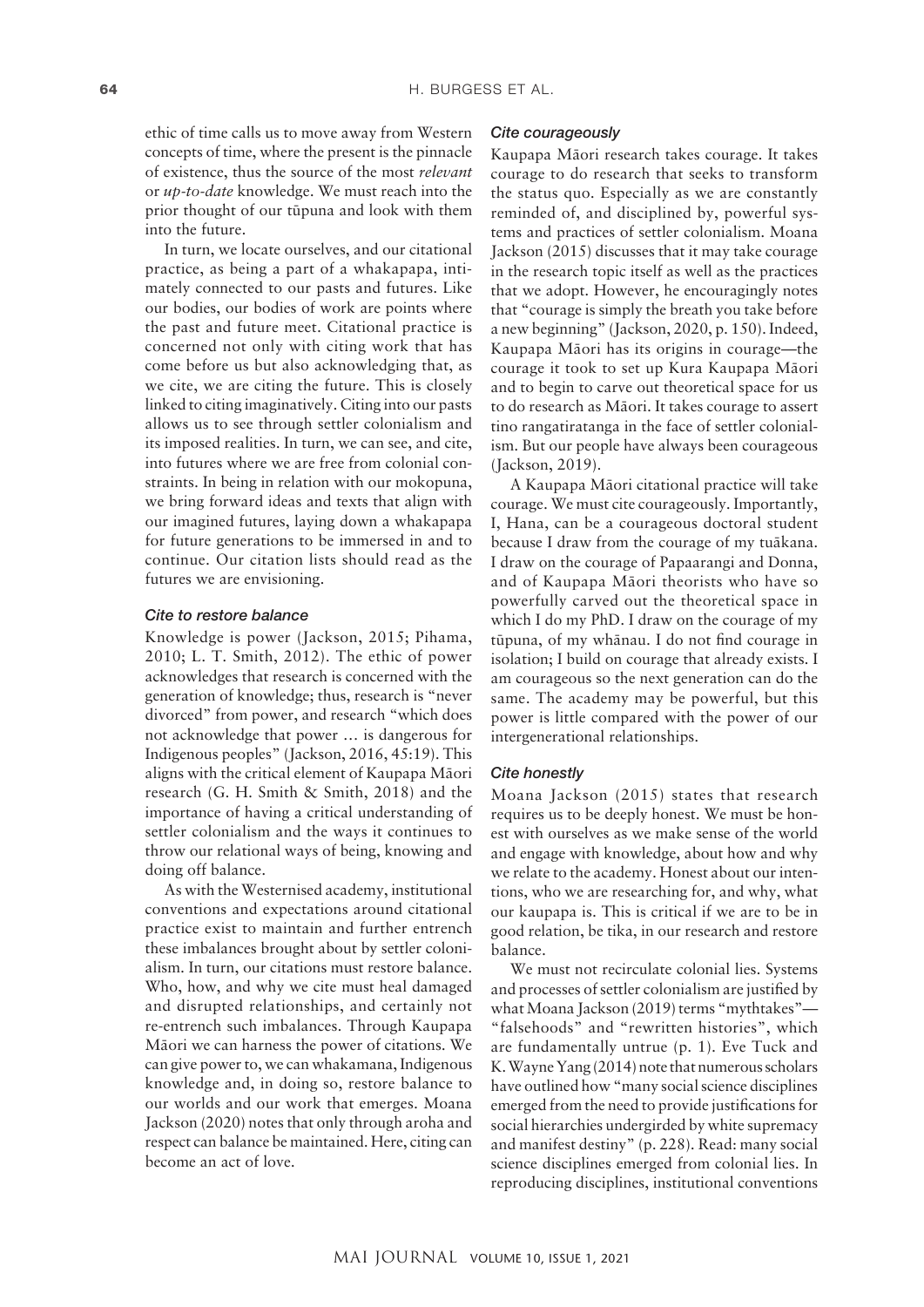and expectations around citational practice essentially function to reproduce lies.

Citing honestly is an act of truth telling. Through a Kaupapa Mäori citational practice, we can stop the reproduction of colonial lies, and we can nurture and expand on our truths. We can be true to who we are—wähine Mäori. Moana Jackson (2019) states that "to decolonize is to recognize that colonization is a deceptive lie as much as a crushing oppression" (p. 1). Transformation relies on honesty. bell hooks (2001) says, "at the heart of justice, is truth telling" (p. 33)—this is at the heart of our Kaupapa Mäori citational practice.

# *Cite modestly*

The ethic of modesty reminds us that we are mokopuna, descendants of generations before us, who will one day be tüpuna. Modesty is a natural consequence of whakapapa and we must research accordingly. This means not getting caught up in the individualistic, ego-driven citational practices the academy rewards (Jackson, 2015). It means a recalibration of hierarchy, citing in a way where different types of knowledge are not seen as more or less valuable but as putting our work in its rightful place. A moving away from Western notions of hierarchy to a whakapapa understanding of the world and our place in it.

To cite modestly is to whakaiti, to acknowledge our smallness, but in a way that is empowering. It is acknowledging that we are not alone, that we are a part of a bigger kaupapa, and that we each have an important role in advancing it. Like our whakapapa, our kaupapa are so much bigger than us; they are intergenerational. Indigenous PhD work alone will not transform, but, done modestly, and in good relation, can be transformational. Through citation, we can acknowledge the wider kaupapa to which we relate. Citing modestly reminds us to recognise collective efforts of our people and to resist citational practices that encourage us to claim ideas as novel, as our individual creations. Citing modestly is acknowledging who we are—a part of an infinitely expansive network of whakapapa. Modesty is transformational.

#### *Cite to celebrate*

The ethic of celebration calls on us to celebrate who we are as Indigenous peoples. To celebrate where we have come from and where we are going (Jackson 2016). It means engaging in our intellectual traditions with pride. It means making space for joy in what we do and share laughter. Laughter has long been a part of healing for Indigenous peoples. Indeed, Linda Tuhiwai Smith (2013,

39:13) says we should have more parties and that "Kaupapa Mäori came out of a group of colleagues who enjoyed ideas" (39:24). She says that "fantastic intellectual work can come out of just the joy of thinking about ideas and being engaged with colleagues who also think about it" (40:07).

Citation is an act of celebration, it is an act of joy, of love. It is celebrating the abundance of knowledge of our tüpuna. It is calling forth our relations with pride and expressing our appreciation for those who have shaped our knowledge and who are shaping our futures. It is celebrating the vast body of work that constitutes Kaupapa Mäori in 2020, celebrating how far we have come since the first Kura Kaupapa Mäori Linda Tuhiwai Smith (2013) speaks of. We celebrate Kaupapa Mäori as a space where so many of us have found home. It is celebrating how much more work can, and will, be built off of ours. Citing to celebrate is like inviting our relations to a party with us, it is rolling with them to the future.

# Calling forth our pasts, citing our futures

Citation is the expression and nurturing of the ever-expansive intergenerational relationships that constitute who we are and how we come to know. It is an expression of whanaungatanga, of love, joy, and appreciation, for our relations past and future. Through a Kaupapa Mäori citational practice, we can call forth generations that have come before us and with them cite the futures we desire. We can open ourselves up to the richness of Te Ao Märama and immerse ourselves in the endless and enduring currents of whakapapa. Mauri ora.

# Acknowledgements

Hana would like to acknowledge Te Kahuratai Painting (Ngäti Manu) for his contribution to theorising around whakapapa and whanaungatanga, which draws from their previous work together. The PhD research is financially supported by a Health Research Council of New Zealand Mäori Health Research Scholarship. Hana would also like to acknowledge Te Atawhai o Te Ao: Independent Mäori Research Institute for Environment and Health for its support through the He Kokonga Ngäkau Scholarship. The thoughts in this paper reflect the vast and expansive networks of our relations. In turn, we also acknowledge the many theorists in our lives: our whänau, friends, and communities, and our more than human relations. Kei te mihi, kei te mihi, kei te mihi.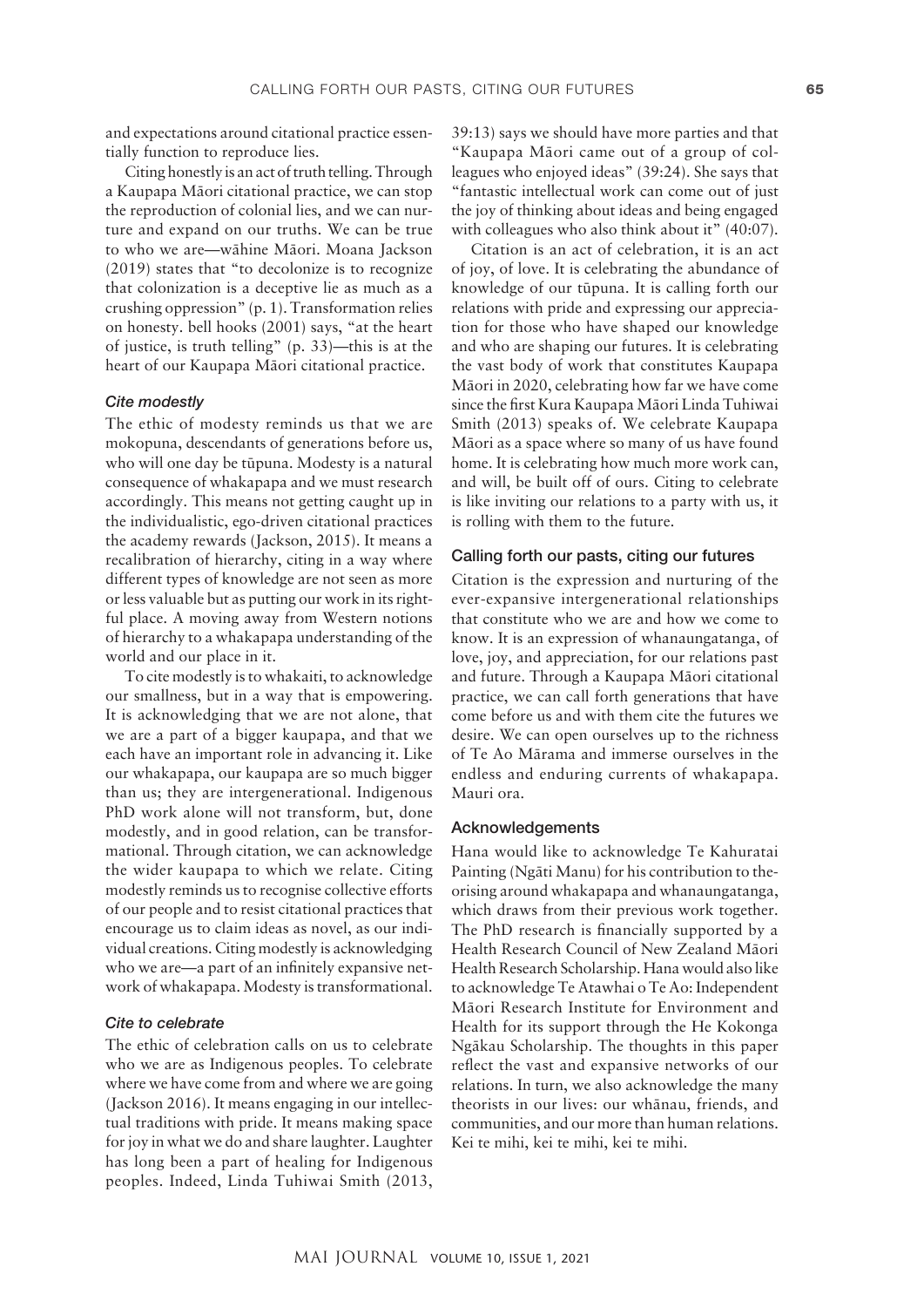| Glossary            |                                                                                                                               |
|---------------------|-------------------------------------------------------------------------------------------------------------------------------|
| aroha               | kindness, affection, love,<br>compassion                                                                                      |
| e hoa               | friend                                                                                                                        |
| hapū                | collective of whānau                                                                                                          |
| Ihumātao            | land in South Auckland<br>(recently reclaimed)                                                                                |
| iwi                 | collective of hapū                                                                                                            |
| kaitiaki            | guardian, protector                                                                                                           |
| karakia             | incantation, ritual chant                                                                                                     |
| karanga             | ceremonial call                                                                                                               |
| kaupapa             | purpose, principle                                                                                                            |
| Kaupapa Māori       | Māori approaches, principles<br>and vision                                                                                    |
| Kura Kaupapa Māori  | Māori medium school                                                                                                           |
| mātauranga Māori    | Māori epistemology, body of<br>knowledge                                                                                      |
| mauri ora           | life force/essence                                                                                                            |
| mokopuna            | descendants                                                                                                                   |
| mõteatea            | sung poetry/literature                                                                                                        |
| ngā atua            | ancestors with continuing<br>influence                                                                                        |
| ngāhere             | bush                                                                                                                          |
| pepeha              | a way of locating oneself and<br>making connections                                                                           |
| pūrākau             | narratives                                                                                                                    |
| Te Ao Mārama        | the realm of being, world of<br>light (Mead, 2016)                                                                            |
| Te Whaea o te Motu  | "the mother of the land"                                                                                                      |
| tika                | right, correct                                                                                                                |
| tikanga             | a relational law based on<br>an ethic of restoration<br>that seeks balance in all<br>relationships (Jackson,<br>2019, p. 140) |
| tikanga Māori       | Māori ethics                                                                                                                  |
| tino rangatiratanga | self-determination,<br>sovereignty                                                                                            |
| tuākana             | older or more experienced<br>relations                                                                                        |
| tūpuna              | ancestors                                                                                                                     |
| wahine Māori        | Māori woman                                                                                                                   |
| wāhine Māori        | Māori women                                                                                                                   |
| waiata              | song                                                                                                                          |
| whaikōrero          | oration, formal speech                                                                                                        |
| whakaiti            | humility, to acknowledge<br>smallness                                                                                         |
| whakatika           | make right, correct                                                                                                           |
| whakamana           | uplift mana                                                                                                                   |
| whakapapa           | intergenerational networks of<br>relationships                                                                                |

| wider family                                          |
|-------------------------------------------------------|
| relationality, being in relation<br>through whakapapa |
| house, building                                       |
| land                                                  |
|                                                       |

#### **References**

- Ahmed, S. (2013, September 11). Making feminist points. *Feministkilljoys.* [http://feministkilljoys.com/](http://feministkilljoys.com/2013/09/11/making-feminist-points/) [2013/09/11/making-feminist-points/](http://feministkilljoys.com/2013/09/11/making-feminist-points/)
- Ahmed, S. (2017). *Living a feminist life.* Duke University Press. <https://doi.org/c83b>
- Burgess, H., & Painting, T. K. (2020). Onamata, anamata: A whakapapa perspective of Mäori futurisms. In A. M. Murtola & S. Walsh (Eds.), *Whose futures?* (pp. 205–233). Economic and Social Research Aotearoa.
- Gibson, S., Williams, M., & Cairns, P. (2019). *Protest tautohetohe: Objects of resistance, persistence, and defiance.* Te Papa Press.
- Goffe, T. L. [@taoleighgoffe]. (2020, April 21). *All writing is relational. Citations illuminate the web of thought in which we locate ourselves* [Tweet]. Twitter. [https://twitter.com/taoleighgoffe/](https://twitter.com/taoleighgoffe/status/1252337266531303424) [status/1252337266531303424](https://twitter.com/taoleighgoffe/status/1252337266531303424)
- hooks, b. (2001). *All about love: New visions.* Harper Perennial.
- Jackson, M. (2015). He Manawa Whenua. In L. Pihama, H. Skipper, & J. Tipene (Eds.), *He Manawa Whenua conference proceedings: Inaugural issue 2013* (pp. 59–63). Te Kotahi Research Institute.
- Jackson, M. (2016, November 8–10). *Keynote address* [Conference presentation]. Lowitja Institute International Indigenous Health and Wellbeing Conference, Melbourne, Australia. [https://www.](https://www.youtube.com/watch?v=oWjewpB6UX8) [youtube.com/watch?v=oWjewpB6UX8](https://www.youtube.com/watch?v=oWjewpB6UX8)
- Jackson, M. (2019). In the end "the hope of decolonization". In A. McKinley & L. T. Smith (Eds.), *Handbook of Indigenous education* (pp. 101–110). Springer Nature. <https://doi.org/gjds>
- Jackson, M. (2020). Where to next? Decolonisation and stories in the land. In A. Hodge (Ed.), *Imagining decolonisation* (pp. 133–155). Bridget Williams Books.<https://doi.org/gjdv>
- Kimmerer, R. W. (2013). *Braiding sweetgrass: Indigenous wisdom, scientific knowledge, and the teachings of plants.* Milkweed Editions.
- Lorde, A. (2017). *Your silence will not protect you.* Silver Press.
- Mead, H. M. (2016). *Tikanga Mäori: Living by Mäori values* (Rev. ed.). Huia Publishers.
- Mikaere, A. (2017). *Like moths to the flame? A history of Ngäti Raukawa resistance and recovery.* Te Wänanga o Raukawa.

Pihama, L. (2010). Kaupapa Mäori theory: Transforming theory in Aotearoa. *He Pukenga Korero*, *9*(2), 5–14.

Pihama, L. (2019). Colonization and the importation of ideologies of race, gender, and class in Aotearoa. In A. McKinley & L.T. Smith (Eds.), *Handbook of Indigenous education* (pp. 29–48). Springer Nature. <https://doi.org/gjdw>